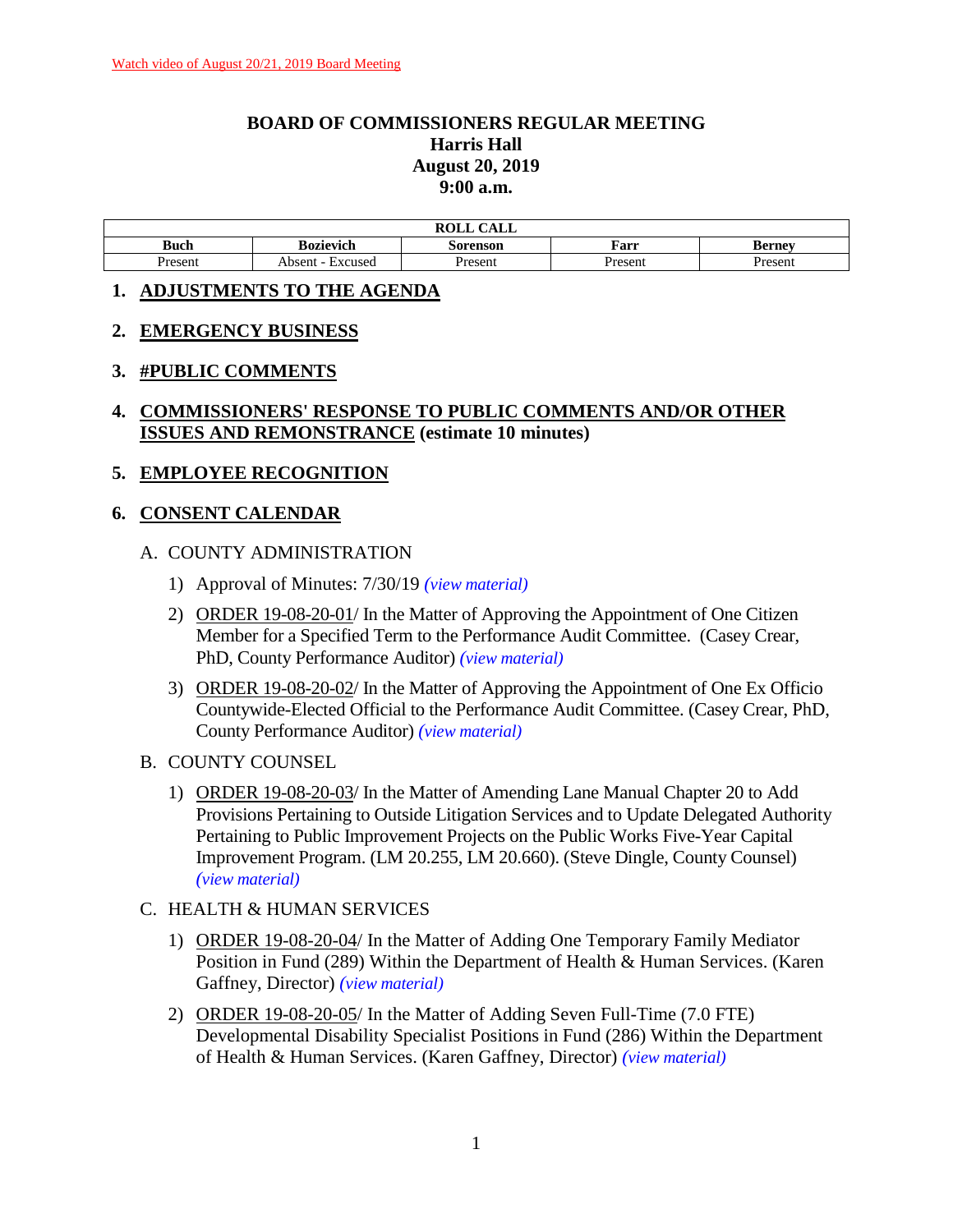- 3) ORDER 19-08-20-06/ In the Matter of Appointing Two New Consumer Members to the Community Health Council. (Karen Gaffney, Director) *(view [material\)](http://www.lanecounty.org/UserFiles/Servers/Server_3585797/File/Government/BCC/2019/2019_AGENDAS/082019agenda/T.6.C.3.pdf)*
- D. HUMAN RESOURCES
	- 1) ORDER 19-08-20-07/ In the Matter of Extending and Amending the Contract for Advisory Services to the Deferred Compensation Plans for Lane County Employees, and Delegating Authority to the County Administrator to Execute the Agreement. (Mary Miller, Workforce Wellness Solutions Manager) *(view [material\)](http://www.lanecounty.org/UserFiles/Servers/Server_3585797/File/Government/BCC/2019/2019_AGENDAS/082019agenda/T.6.D.1.pdf)*
- E. PUBLIC WORKS
	- 1) ORDER 19-08-20-08/ In the Matter of Amending and Extending the Site Lease for a Cellular Communications Tower at the Public Works Department Delta Campus and Authorizing the County Administrator to Execute the Amendment. (Mikeal Jay Blommè, County Surveyor) *(view [material\)](http://www.lanecounty.org/UserFiles/Servers/Server_3585797/File/Government/BCC/2019/2019_AGENDAS/082019agenda/T.6.E.1.pdf)*
	- 2) ORDER 19-08-20-09/ In the Matter of the Vacation of a Portion of Colter Street and Platted Alleys Located in Block 12 of the Plat of Glenada, and a Portion of Colter Street Located in Block 4 of Plat of Fisk's Addition to the Town of Glenada, in Lane County, Oregon (18-12-35-00). (Mikeal Jay Blommè, County Surveyor) *(view [material\)](http://www.lanecounty.org/UserFiles/Servers/Server_3585797/File/Government/BCC/2019/2019_AGENDAS/082019agenda/T.6.E.2.pdf)*
	- 3) ORDER 19-08-20-10/ In the Matter of Releasing, Dedicating, and Accepting Parcel "A" of the Plat of First Addition to Montebello Acres and Other Parcel Strips Conveyed to Lane County, as Right of Way for Yolanda Avenue, a Public Road (17- 02-19-34). (Mikeal Jay Blommè, County Surveyor) *(view [material\)](http://www.lanecounty.org/UserFiles/Servers/Server_3585797/File/Government/BCC/2019/2019_AGENDAS/082019agenda/T.6.E.3.pdf)*
	- 4) ORDER 19-08-20-11/ In the Matter of the Establishment of Territorial Highway (OR 200) as County Road No. 2282, Located Between the Lane and Benton County Line and the Lane and Douglas County Line. (Mikeal Jay Blommè, County Surveyor) *(view [material\)](http://www.lanecounty.org/UserFiles/Servers/Server_3585797/File/Government/BCC/2019/2019_AGENDAS/082019agenda/T.6.E.4.pdf)*
	- 5) ORDER 19-08-20-12/ In the Matter of Authorizing the County Administrator to Sign an Intergovernmental Agreement Between the Oregon State Marine Board and Lane County to Accept the Boating Facility Grant Agreement No. 1645 for Improvements to the Hendricks Bridge Boat Ramp and Parking Lot. (Brett Henry, Parks Division Manager) *(view [material\)](http://www.lanecounty.org/UserFiles/Servers/Server_3585797/File/Government/BCC/2019/2019_AGENDAS/082019agenda/T.6.E.5.pdf)*
	- 6) ORDER 19-08-20-13/ In the Matter of Authorizing Bank Stabilization Design and Permit Writing Services Be Provided to Property Owners on Green Creek Road for Safety Improvements to Green Creek Road Bridge. (Peggy Keppler, County Engineer; Mauria Pappagallo, Sr. Water Recourses Engineer; Sasha Vartanian, Transportation Planning Supervisor) *(view [material\)](http://www.lanecounty.org/UserFiles/Servers/Server_3585797/File/Government/BCC/2019/2019_AGENDAS/082019agenda/T.6.E.6.pdf)*
- F. SHERIFF'S OFFICE
	- 1) ORDER 19-08-20-14/ In the Matter Approving Acceptance of the 2018 Edward Byrne Memorial Justice Assistance (JAG) Program Grant and Delegating Authority to the County Administrator to Sign the Grant Award Documents. (Debby Haller, Fiscal Manager) *(view [material\)](http://www.lanecounty.org/UserFiles/Servers/Server_3585797/File/Government/BCC/2019/2019_AGENDAS/082019agenda/T.6.F.1.pdf)*

| <b>MOTION: Buch</b>   | <b>COMMENTS:</b> |
|-----------------------|------------------|
| <b>SECOND: Berney</b> |                  |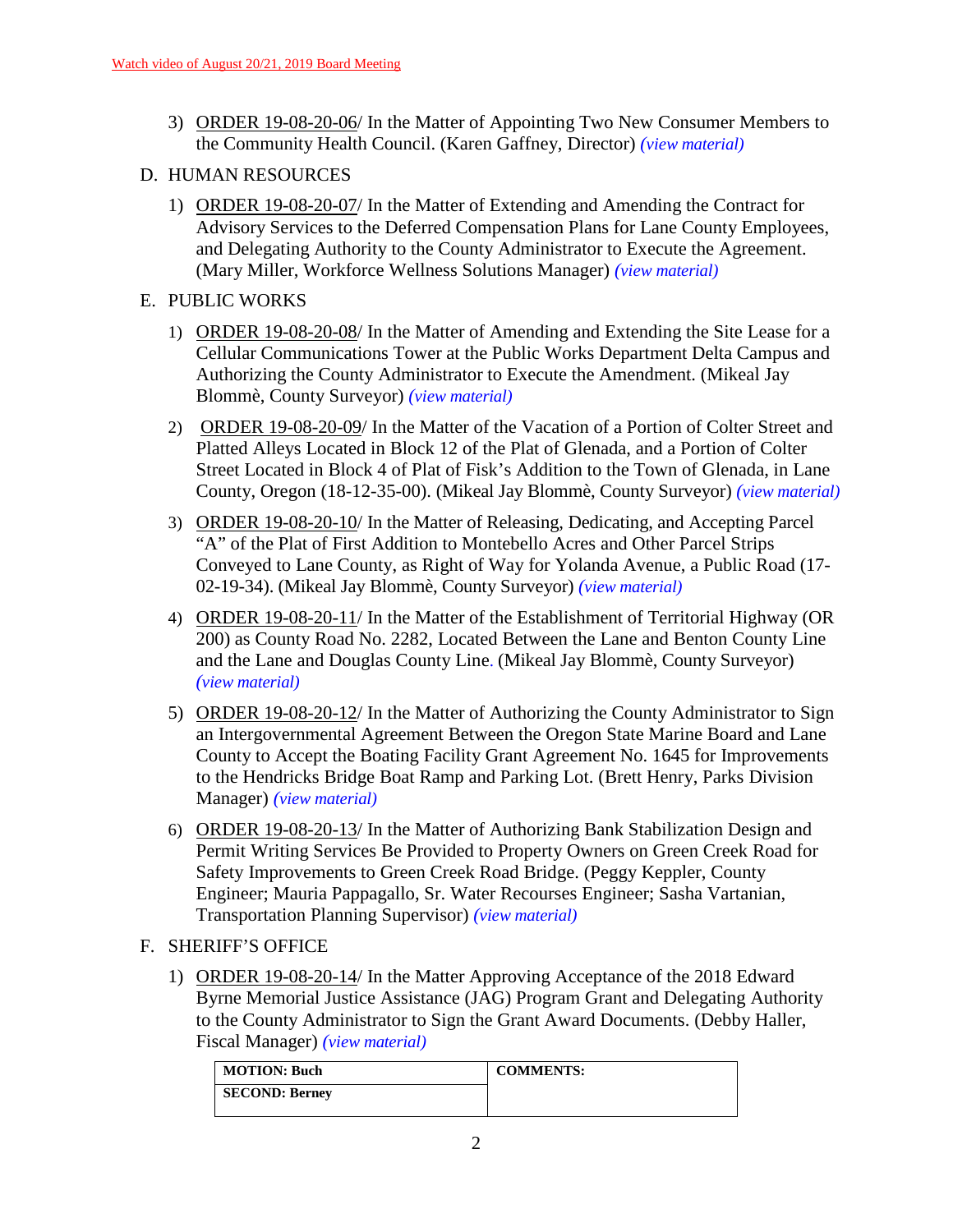| VOTE                               |            |
|------------------------------------|------------|
| <b>Name</b>                        | Vote       |
| Commissioner Jay Bozievich         | Excused    |
| <b>Commissioner Peter Sorenson</b> | <b>YES</b> |
| Commissioner Pat Farr              | <b>YES</b> |
| Commissioner Joe Berney            | YES        |
| <b>Commissioner Heather Buch</b>   | <b>YES</b> |

# **7. HEALTH & HUMAN SERVICES**

A. ORDER 19-08-20-15/ In the Matter of Approving Certain Contracts and Amendments, and Delegating Authority to the County Administrator to Sign the Approved Contracts and Amendments. (Lisa Nichols, Quality and Compliance Manager) (estimate 10 minutes [5/5]) *(view [material\)](http://www.lanecounty.org/UserFiles/Servers/Server_3585797/File/Government/BCC/2019/2019_AGENDAS/082019agenda/T.7.A.pdf)*

| <b>MOTION: Buch</b>              |             | <b>COMMENTS:</b> |
|----------------------------------|-------------|------------------|
| <b>SECOND: Berney</b>            |             |                  |
| <b>VOTE</b>                      |             |                  |
| <b>Name</b>                      | <b>Vote</b> |                  |
| Commissioner Jay Bozievich       | Excused     |                  |
| Commissioner Peter Sorenson      | <b>YES</b>  |                  |
| Commissioner Pat Farr            | <b>YES</b>  |                  |
| <b>Commissioner Joe Berney</b>   | <b>YES</b>  |                  |
| <b>Commissioner Heather Buch</b> | <b>YES</b>  |                  |

# **8. COUNTY ADMINISTRATION**

- A. Announcements
- B. ORDER 19-08-20-16/ In the Matter of Approving the 2019-2021 Measure 57 Intervention Program Budget Summary and Delegating Authority to the County Administrator to Execute an Intergovernmental Agreement with the Department of Corrections and Subcontracts for Services. (Paul Solomon, Chair, Public Safety Coordinating Council; Susan Sowards, PSCC Systems Analyst, LCOG Principal Criminal Justice Planner) (estimate 20 minutes [5/15]) (**10:00 a.m. Time Certain)**  *(view [material\)](http://www.lanecounty.org/UserFiles/Servers/Server_3585797/File/Government/BCC/2019/2019_AGENDAS/082019agenda/T.8.A.pdf)*

| <b>MOTION: Buch</b>          |         | <b>COMMENTS:</b> |
|------------------------------|---------|------------------|
| <b>SECOND: Berney</b>        |         |                  |
| VOTE                         |         |                  |
| <b>Name</b>                  | Vote    |                  |
| Commissioner Jay Bozievich   | Excused |                  |
| Commissioner Peter Sorenson  | YES     |                  |
| <b>Commissioner Pat Farr</b> | YES     |                  |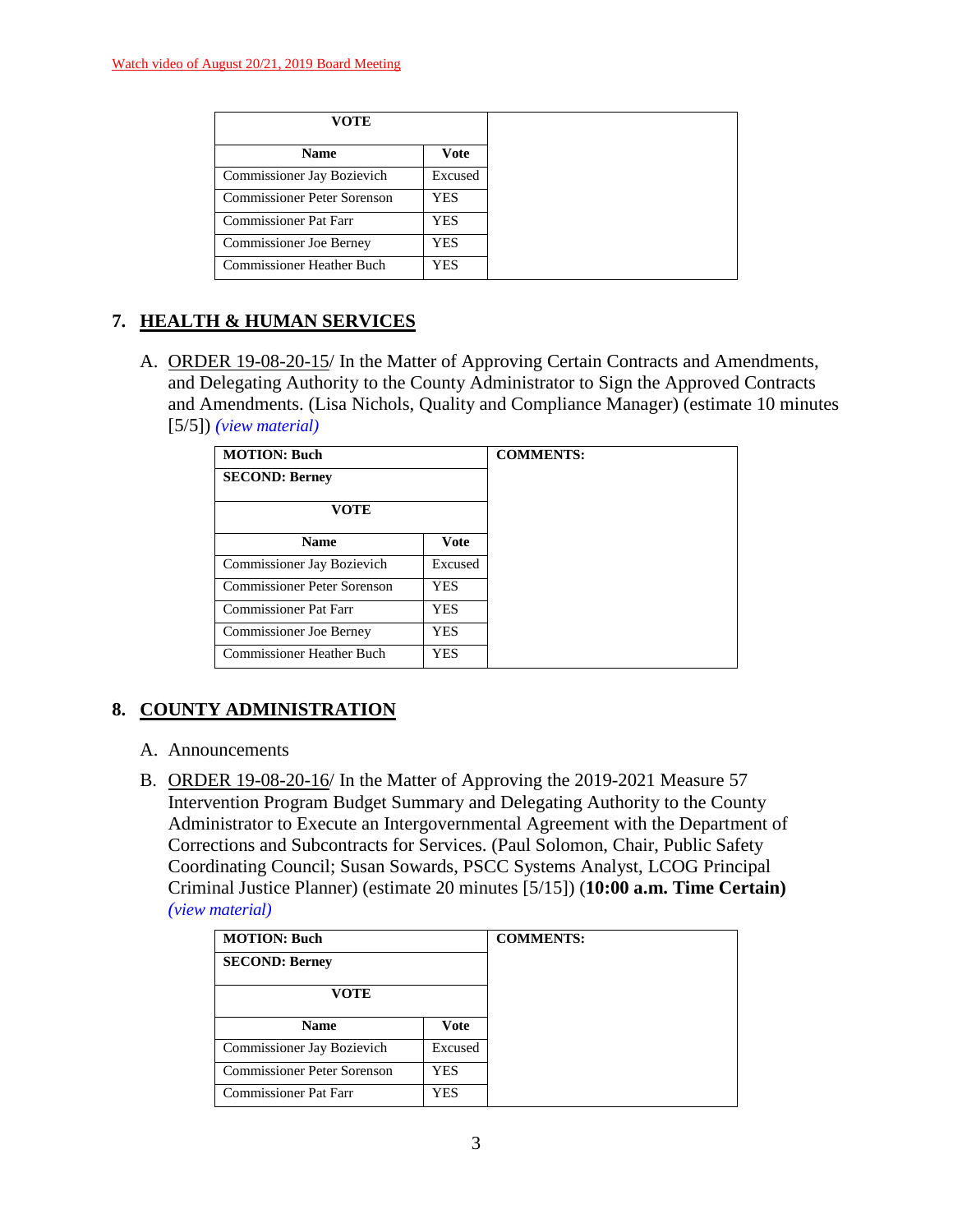| Commissioner Joe Berney   |  |
|---------------------------|--|
| Commissioner Heather Buch |  |

C. ORDER 19-08-20-17/ In the Matter of Approving the 2019-2021 Lane County Grant-in-Aid Budget. (Paul Solomon, Chair, Public Safety Coordinating Council; Susan Sowards, PSCC Systems Analyst, LCOG Principal Criminal Justice Planner) (estimate 10 minutes [5/5]) *(view [material\)](http://www.lanecounty.org/UserFiles/Servers/Server_3585797/File/Government/BCC/2019/2019_AGENDAS/082019agenda/T.8.C.pdf)*

| <b>MOTION: Buch</b>            |             | <b>COMMENTS:</b> |
|--------------------------------|-------------|------------------|
| <b>SECOND: Berney</b>          |             |                  |
| VOTE                           |             |                  |
| <b>Name</b>                    | <b>Vote</b> |                  |
| Commissioner Jay Bozievich     | Excused     |                  |
| Commissioner Peter Sorenson    | <b>YES</b>  |                  |
| <b>Commissioner Pat Farr</b>   | <b>YES</b>  |                  |
| <b>Commissioner Joe Berney</b> | <b>YES</b>  |                  |
| Commissioner Heather Buch      | YES         |                  |

D. ORDER 19-08-20-18/ In the Matter of Approving the 2019-2021 Lane County Justice Reinvestment Grant Program (JRGP) Budget and Application, Providing a Signed Letter of Support from the Board for the JRGP Supplemental Portion of the Application, and Delegating Authority to the Public Safety Coordinating Council Staff to Sign and Submit the Online Grant Application and to the County Administrator to Execute and Additional Grant Documents, Intergovernmental Agreements, and Contracts. (Paul Solomon, Chair, Public Safety Coordinating Council; Susan Sowards, PSCC Systems Analyst, LCOG Principal Criminal Justice Planner) (estimate 10 minutes [5/5]) *(view [material\)](http://www.lanecounty.org/UserFiles/Servers/Server_3585797/File/Government/BCC/2019/2019_AGENDAS/082019agenda/T.8.D.pdf)*

| <b>MOTION: Buch</b>          |             | <b>COMMENTS:</b> |
|------------------------------|-------------|------------------|
| <b>SECOND: Berney</b>        |             |                  |
| <b>VOTE</b>                  |             |                  |
| <b>Name</b>                  | <b>Vote</b> |                  |
| Commissioner Jay Bozievich   | Excused     |                  |
| Commissioner Peter Sorenson  | <b>YES</b>  |                  |
| <b>Commissioner Pat Farr</b> | <b>YES</b>  |                  |
| Commissioner Joe Berney      | YES         |                  |
| Commissioner Heather Buch    | <b>YES</b>  |                  |

E. REPORT/ In the Matter of an Update on the 2019 Veneta Urban Renewal Plan Amendment. (Austin Ramirez, Interim Community & Economic Development Manager; Ric Ingham, Veneta City Administrator) (estimate 30 minutes [15/15]) *(view [material\)](http://www.lanecounty.org/UserFiles/Servers/Server_3585797/File/Government/BCC/2019/2019_AGENDAS/082019agenda/T.8.E.pdf)*

# **9. COUNTY COUNSEL**

A. Announcements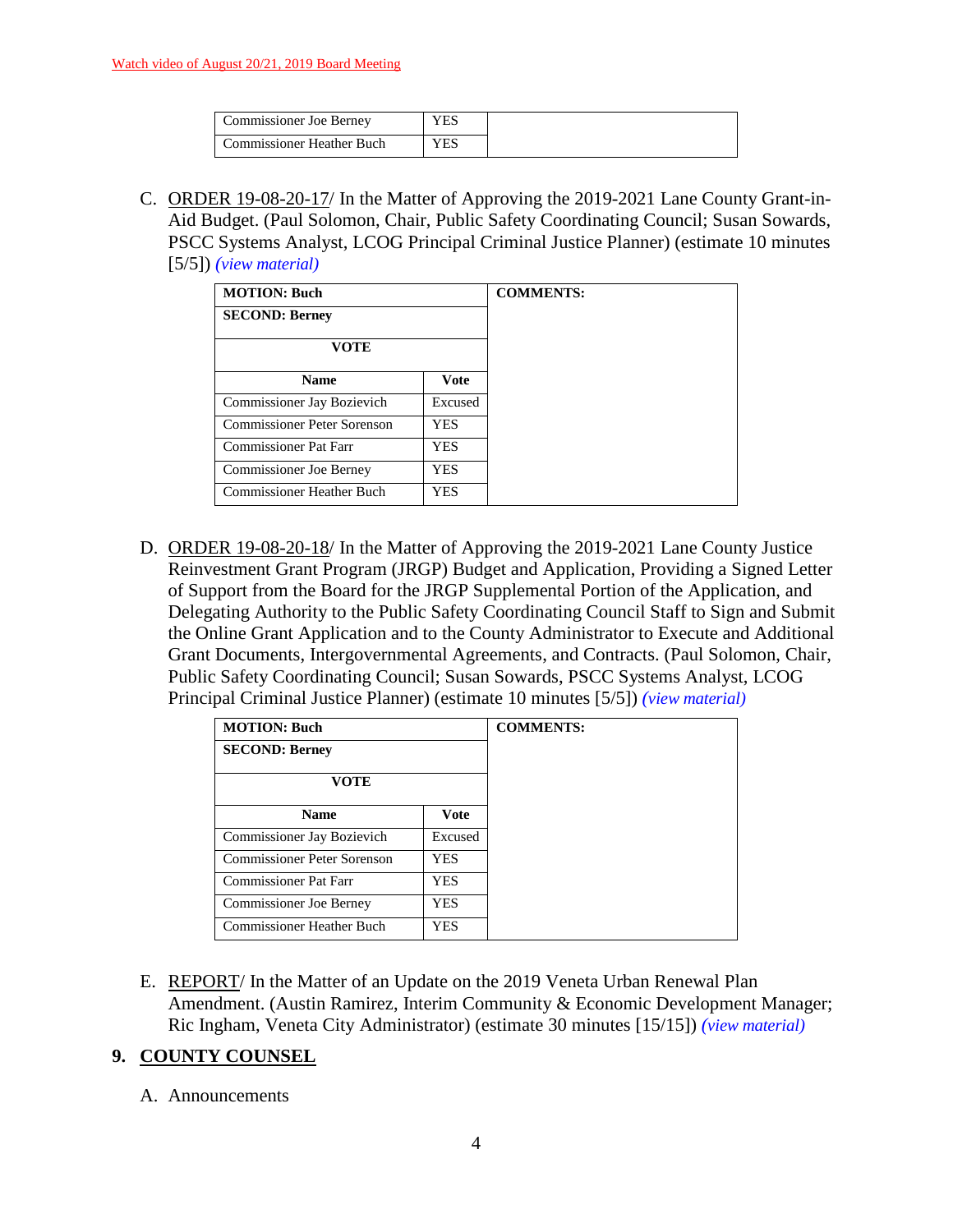B. REPORT/ Fatal Crash Investigation Team (FCIT) Report. (Steve Dingle, County Counsel) (estimate 30 minutes [15/15]) *(view [material\)](http://www.lanecounty.org/UserFiles/Servers/Server_3585797/File/Government/BCC/2019/2019_AGENDAS/082019agenda/T.9.B.pdf)*

### **10. EXECUTIVE SESSION as per ORS 192.660** (BCC Conference Room)

### **11. OTHER BUSINESS**

#### **Recess**

### **TUESDAY, AUGUST 20, 2019 – REGULAR MEETING**

(1:30 p.m.) (Harris Hall)

# **12. PUBLIC WORKS**

A. SECOND READING AND PUBLIC HEARING / ORDINANCE NO. PA 1379/ In the Matter of Co-Adopting the Creswell Transportation System Plan (TSP) for Application Within the Urbanizable Area Outside the City Limits, but Within the Urban Growth Boundary; and Adopting Savings and Severability Clause; and Co-Adopting Transportation Policies to Implement the Updated TSP Goals as Text Amendments to the Comprehensive Plan. (Applicant: City of Creswell). (PM & NBA 07/30/2019). (Becky Taylor, Senior Transportation Planner) (estimate 30 minutes [15/15]) *(view [7/30/19 material\)](http://www.lanecounty.org/UserFiles/Servers/Server_3585797/File/Government/BCC/2019/2019_AGENDAS/073019agenda/T.11.A.pdf)*

| <b>MOTION: Buch</b>          |             | <b>COMMENTS:</b> |
|------------------------------|-------------|------------------|
| <b>SECOND: Berney</b>        |             |                  |
| <b>VOTE</b>                  |             |                  |
| <b>Name</b>                  | <b>Vote</b> |                  |
| Commissioner Jay Bozievich   | Excused     |                  |
| Commissioner Peter Sorenson  | <b>YES</b>  |                  |
| <b>Commissioner Pat Farr</b> | <b>YES</b>  |                  |
| Commissioner Joe Berney      | <b>YES</b>  |                  |
| Commissioner Heather Buch    | <b>YES</b>  |                  |

B. SECOND READING AND PUBLIC HEARING / ORDINANCE NO. PA 1378/ In the Matter of Co-Adopting Amendments to the Creswell Comprehensive Land Use Plan Section III Related to Goal 1: Citizen Involvement and Goal 2: Land Use Planning. (File No. 509-PA19-05309). (PM & NBA 07/30/2019). (Lindsey Eichner, Senior Planner; Madeline Phillips, Planner, City of Creswell) (estimate 30 minutes [15/15]) *(view [7/30/19 material\)](http://www.lanecounty.org/UserFiles/Servers/Server_3585797/File/Government/BCC/2019/2019_AGENDAS/073019agenda/T.11.B.pdf)*

| <b>MOTION: Buch</b>                |             | <b>COMMENTS:</b> |
|------------------------------------|-------------|------------------|
| <b>SECOND: Farr</b>                |             |                  |
| <b>VOTE</b>                        |             |                  |
| <b>Name</b>                        | <b>Vote</b> |                  |
| Commissioner Jay Bozievich         | Excused     |                  |
| <b>Commissioner Peter Sorenson</b> | YES         |                  |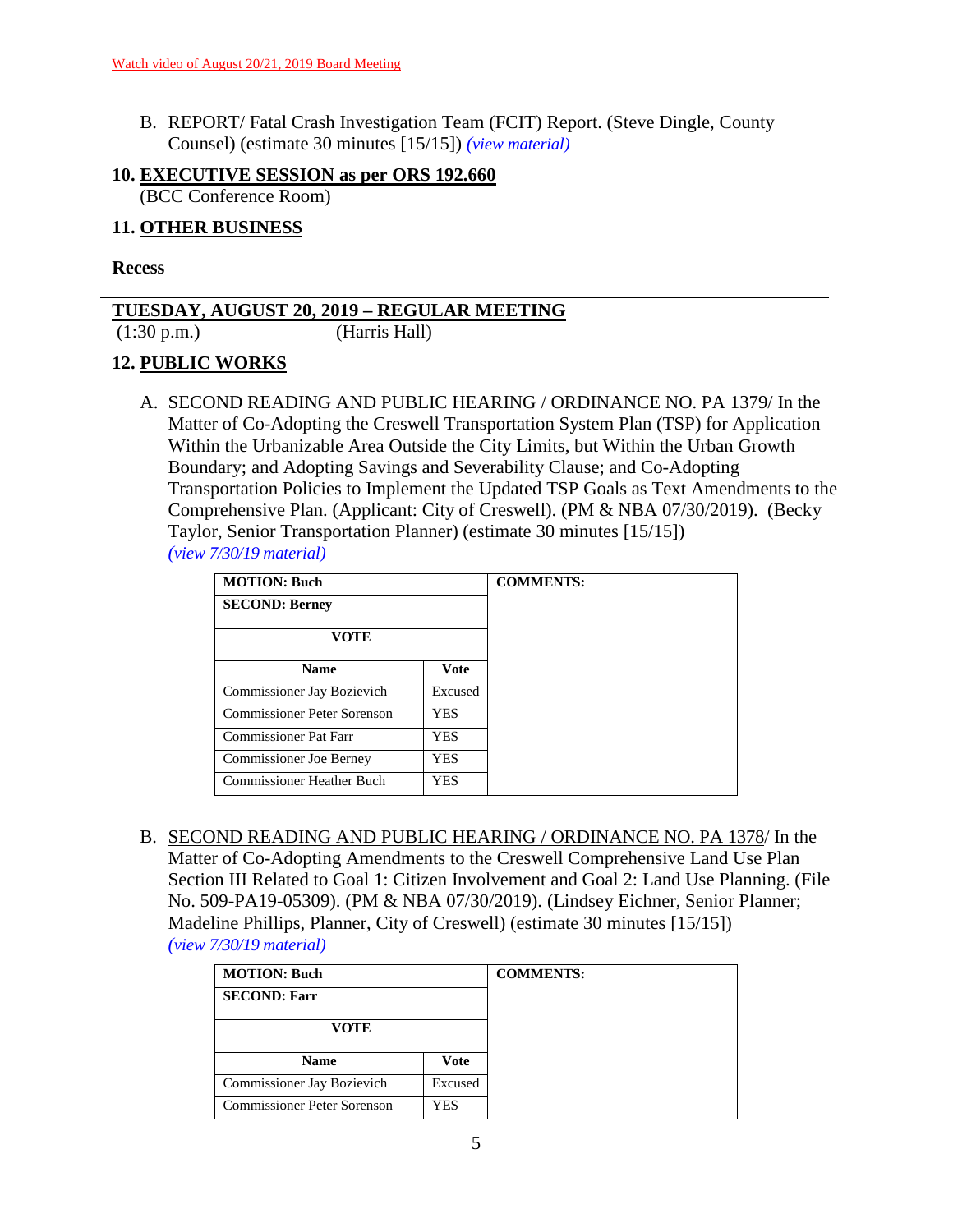| <b>Commissioner Pat Farr</b>     | ⁄ES |
|----------------------------------|-----|
| Commissioner Joe Berney          | ⁄ES |
| <b>Commissioner Heather Buch</b> | ΥES |

C. ORDER 19-08-20-19/ In the Matter of Approving the Territorial Highway (Gillespie Corners – Town of Lorane) Corridor Plan and Design Concept; and Authorizing Staff to Prepare Orders of Necessity for Right of Way for Each Phase. (Peggy Keppler, County Engineer) (estimate 30 minutes [15/15]) *(view [material\)](http://www.lanecounty.org/UserFiles/Servers/Server_3585797/File/Government/BCC/2019/2019_AGENDAS/082019agenda/T.12.C.pdf)*

| <b>MOTION: Buch</b>         |            |
|-----------------------------|------------|
| <b>SECOND: Farr</b>         |            |
| <b>VOTE</b>                 |            |
| <b>Name</b>                 | Vote       |
| Commissioner Jay Bozievich  | Excused    |
| Commissioner Peter Sorenson | YES        |
| Commissioner Pat Farr       | <b>YES</b> |
| Commissioner Joe Berney     | <b>YES</b> |
| Commissioner Heather Buch   | <b>YES</b> |

D. DISCUSSION/Approach for Developing a Climate Action Plan. (Dan Hurley, Director; Michael Johns, General Services Division Manager; Angie Marzano, Waste Reduction Specialist) (estimate 40 minutes [10/30]) *(view [material\)](http://www.lanecounty.org/UserFiles/Servers/Server_3585797/File/Government/BCC/2019/2019_AGENDAS/082019agenda/T.12.D.pdf)*

### **13. COMMISSIONERS' BUSINESS**

- A. Announcements
- B. Agenda Team Requests
- C. Work Session Requests

### **14. REVIEW ASSIGNMENTS**

### **15. EXECUTIVE SESSION as per ORS 192.660** *– 4:00 p.m. Time Certain* (BCC Conference Room)

### **16. OTHER BUSINESS**

#### **Recess**

### **TUESDAY, AUGUST 20, 2019 – REGULAR MEETING** (5:30 p.m.) (Harris Hall)

### **17. #PUBLIC COMMENTS** *(view [material\)](http://www.lanecounty.org/UserFiles/Servers/Server_3585797/File/Government/BCC/2019/2019_AGENDAS/082019agenda/T.17.A.pdf)*

### **18. COMMISSIONERS' RESPONSE TO PUBLIC COMMENTS AND/OR OTHER ISSUES AND REMONSTRANCE**

**Recess**